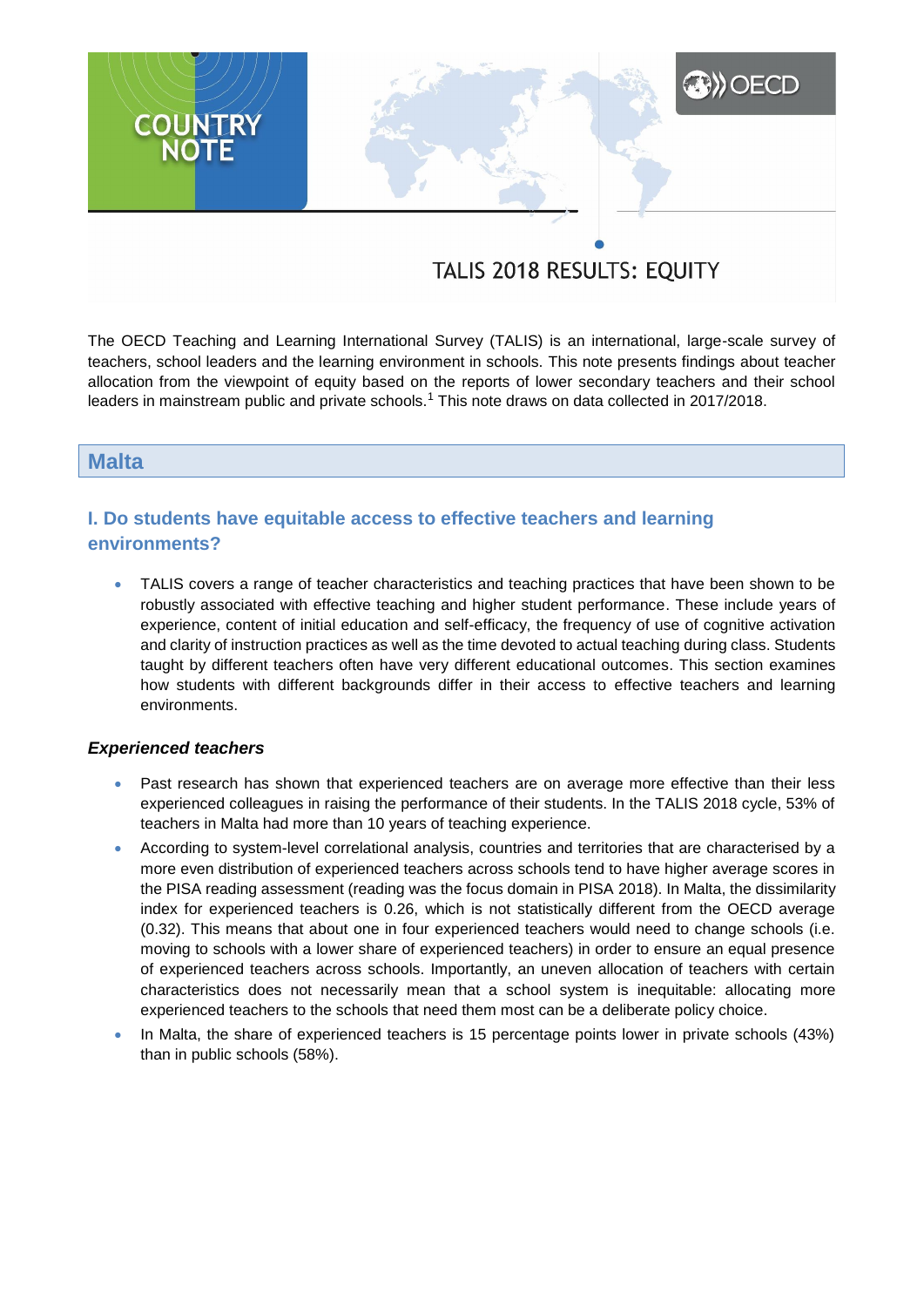#### **Figure 1. Allocation of experienced teachers**

#### OECD average  $\bigcirc$  Other country/economy Malta  $\frac{9}{6}$ index percentage points  $0.6$ 100 40 90  $\circledcirc$ **DOOD**  $30$  $0.5$ ◯  $80$ 20 E  $70$  $0<sub>4</sub>$ π 66  $\circledcirc$  $\mathbb{C}$ 60  $10$  $0.32$ 53  $50$  $0.3$  $0.26$  $\Omega$  $40$  $\overline{\mathbf{A}}$  $0.2$  $30$  $-10$  $-15$ 20  $0.1$  $-20$ O  $10$  $\widehat{\odot}$  $0<sub>0</sub>$  $\Omega$  $-30$ **Dissimilarity** Teachers with more Difference by than 10 years of index for teachers school type: Private - Public with more than 10 teaching vears of teaching experience

Results based on responses of lower secondary teachers and principals

Notes: Only countries and territories with available data are shown. The dissimilarity index measures if the allocation of teachers with a given characteristic in a country's schools resembles the overall teacher population of the country and it ranges from 0 (i.e. the allocation of teachers in schools resembles perfectly the teacher population of the country) to 1 (i.e. teachers with a certain characteristic are concentrated in a single school). Differences across school types that are not statistically significant are highlighted with lighter colours. Source: OECD, TALIS 2018 Database, Table 2.3.

#### *Teachers with comprehensive formal education*

experience

- TALIS asks teachers about the content of their initial education and training. In the TALIS 2018 cycle, 43% of teachers in Malta reported to have received a comprehensive initial education, which includes subject content, pedagogy, classroom practices, cross-curricular skills, teaching in a mixed-ability setting and classroom management: this is higher than the OECD average (39%). On average across OECD countries/territories, initial training in cross-curricular skills, teaching in a mixed-ability setting and classroom management tend to be less prevalent than the other types of training.
- As shown by system-level correlational analysis, across countries and territories, the more even the distribution of teachers with comprehensive initial training across schools, the higher students' mean reading score in PISA. In Malta, the dissimilarity index for comprehensively trained teachers is 0.16, which is lower than the OECD average (0.26).
- As with most TALIS participants, in Malta there is no statistically significant difference in the share of teachers with comprehensive formal education between private and public schools.

#### *Teachers with higher self-efficacy*

 Research highlights how self-efficacy is positively related to performance in a wide range of settings. Teachers and students are no exception. TALIS elicits teachers' self-efficacy beliefs by asking them to assess their ability to perform well in a range of tasks related to classroom management, instruction, and students' engagement. In Malta, the dissimilarity index for teachers with higher self-efficacy (defined as those in the top quarter of the national distribution of the self-efficacy scale) is 0.2, which is lower than the OECD average (0.29).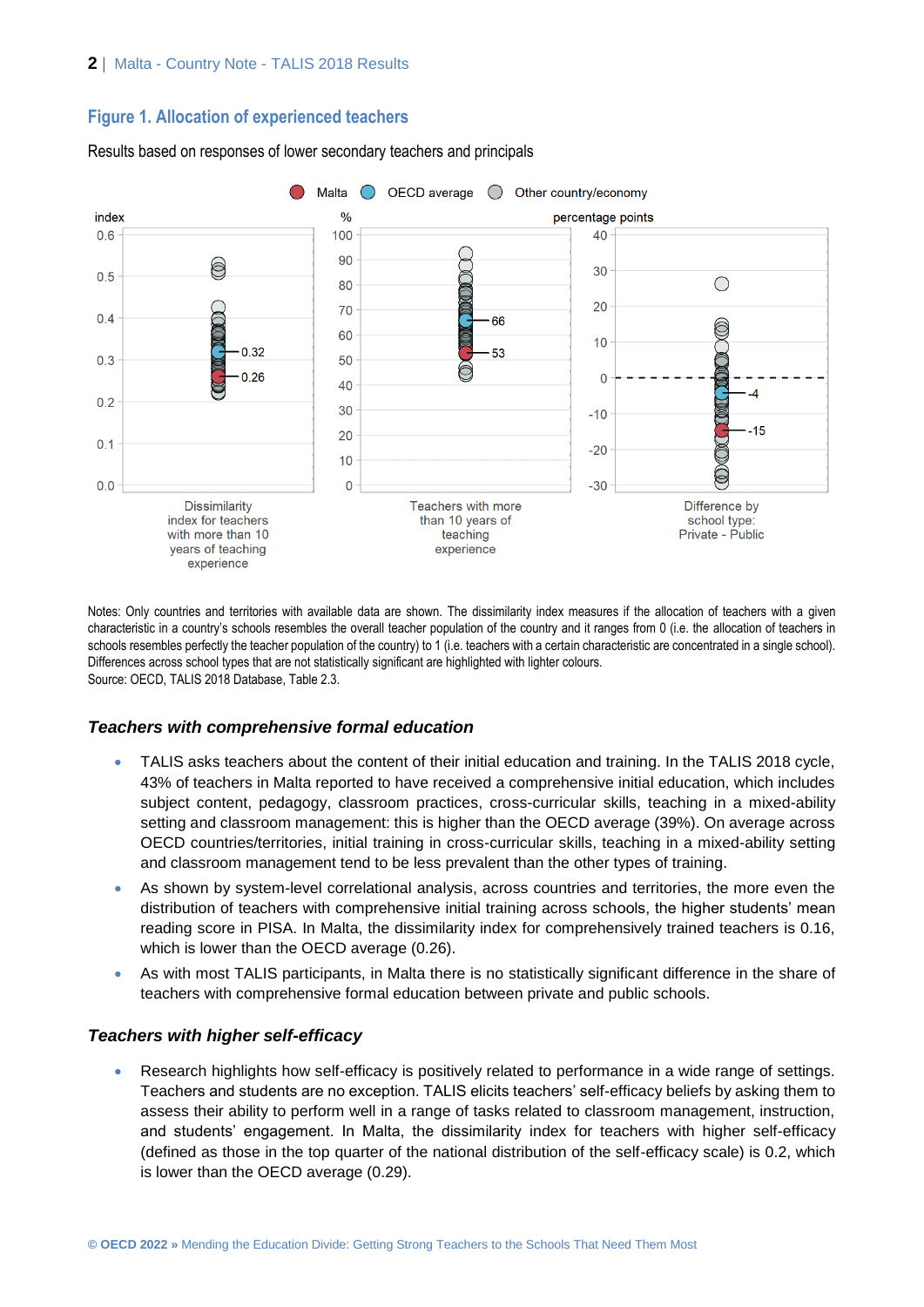• In the majority of countries and territories participating in TALIS, the share of teachers at the top of the national distribution of the self-efficacy scale is not statistically different across private and public schools. This is also true in Malta.

#### *Teachers who allocate a larger share of class time to actual teaching*

#### **Figure 2. Allocation of teachers who spend a larger share of class time on actual teaching**



Results based on responses of lower secondary teachers and principals

Notes: Only countries and territories with available data are shown. The dissimilarity index measures if the allocation of teachers with a given characteristic in a country's schools resembles the overall teacher population of the country and it ranges from 0 (i.e. the allocation of teachers in schools resembles perfectly the teacher population of the country) to 1 (i.e. teachers with a certain characteristic are concentrated in a single school). Differences across school types that are not statistically significant are highlighted with lighter colours. Source: OECD, TALIS 2018 Database, Table 2.12.

- Past research has highlighted a positive association between the share of class time teachers devote to teaching and student achievement. The ability of teachers to maximise instruction time is closely related to their ability to maintain order in the classroom. But of course students' attitudes and behaviour also matter as a factor influencing the proportion of time spent on teaching and learning, and are partly outside of teachers' control. TALIS measures the instruction time to which students are exposed by asking teachers how their working time is allocated between different tasks such as administrative tasks, keeping order and actual teaching in a regular weekly class.
- According to system-level correlational analysis, students' average performance in reading is lower in education systems where teachers who spend a larger share of class time on actual teaching are unevenly distributed across schools. In Malta, the dissimilarity index for teachers who spend a larger share of class time on actual teaching (defined as those in the top quarter of the national distribution of the share of class time allocated to actual teaching) is 0.29, which is not statistically different from the OECD average (0.33).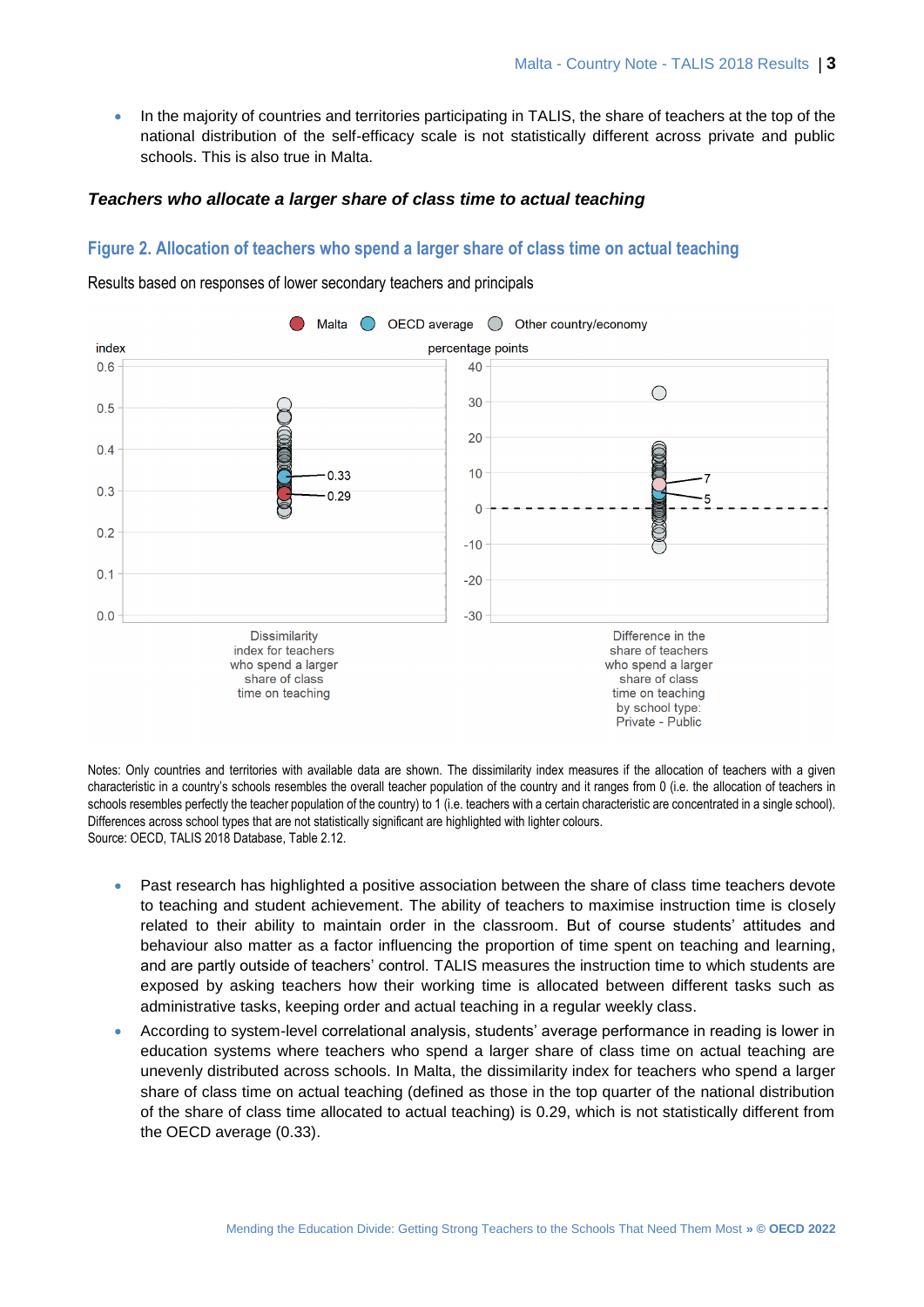#### **4** | Malta - Country Note - TALIS 2018 Results

• In Malta, the share of teachers who spend a larger share of class time on actual teaching is not statistically different in private schools from what is observed in public schools.

#### *Teachers who use cognitive activation practices on a more regular basis*

- Cognitive activation consists of instructional activities that require students to evaluate, integrate and apply knowledge within the context of problem solving (e.g. presenting tasks for which there is no obvious solution or which require students to think critically, and asking students to decide on their own procedures for solving complex tasks). Past research has shown that the use of cognitive activation is associated with higher student achievement. In Malta, the dissimilarity index for teachers who rely on cognitive activation practices most often (defined as those who are in the top quarter of the national distribution in terms of the frequency of use of cognitive activation practices) is 0.19, which is lower than the OECD average (0.3).
- As in most countries and territories participating in TALIS, in Malta there is no statistically significant difference in the share of teachers who rely on cognitive activation practices on a more regular basis between private and public schools.

#### *Teachers who use clarity of instruction practices on a more regular basis*

- Clarity of instruction is conceptualised in TALIS as the ability to set clear and comprehensive instruction and learning goals, to connect new and old topics, and to provide students with a summary at the end of the lesson. Past studies have shown how this practice is related to positive student outcomes, including learning motivation, achievement and satisfaction. In Malta, the dissimilarity index for teachers who most often adopt clarity of instruction techniques (defined as those who are in the top quarter of the national distribution in terms of the frequency of use of clarity of instruction practices) is 0.26, which is not statistically different from the OECD average (0.3).
- In Malta, there is no statistically significant difference in the share of teachers who more regularly adopt clarity of instruction practices between private and public schools.

#### **II. Do students have equitable access to digital learning in school?**

• The use of digital technology for teaching and learning can help students acquire digital skills, socialemotional skills and more standard cognitive skills such as numeracy and literacy. While teachers' reliance on ICT has increased considerably in the wake of the COVID-19 pandemic, school closures have also highlighted the continued presence of digital divides. Available evidence shows that learning losses have been the most severe among marginalised students, who tend to have more limited access to digital learning resources. It is important to note, however, that the data presented in this note were collected in 2017/2018; that is before the outbreak of the COVID-19 pandemic.

#### *ICT equipment in school*

- Having adequate ICT equipment at school, such as software, computers, laptops and smart boards, is essential to effective digital learning. In the TALIS 2018 cycle, 6% of principals in Malta reported that the school's capacity to provide quality instruction was hindered "quite a bit" or "a lot" by a shortage or inadequacy of digital technology for instruction. This is lower than the OECD average (25%).
- The share of principals who reported that the school's capacity to provide quality instruction was hindered by a shortage or inadequacy of digital technology for instruction is 12 percentage points higher in public schools than in private schools on average across OECD countries/territories. In contrast, in Malta the share of these principals is not statistically different in private schools from what is observed in public schools.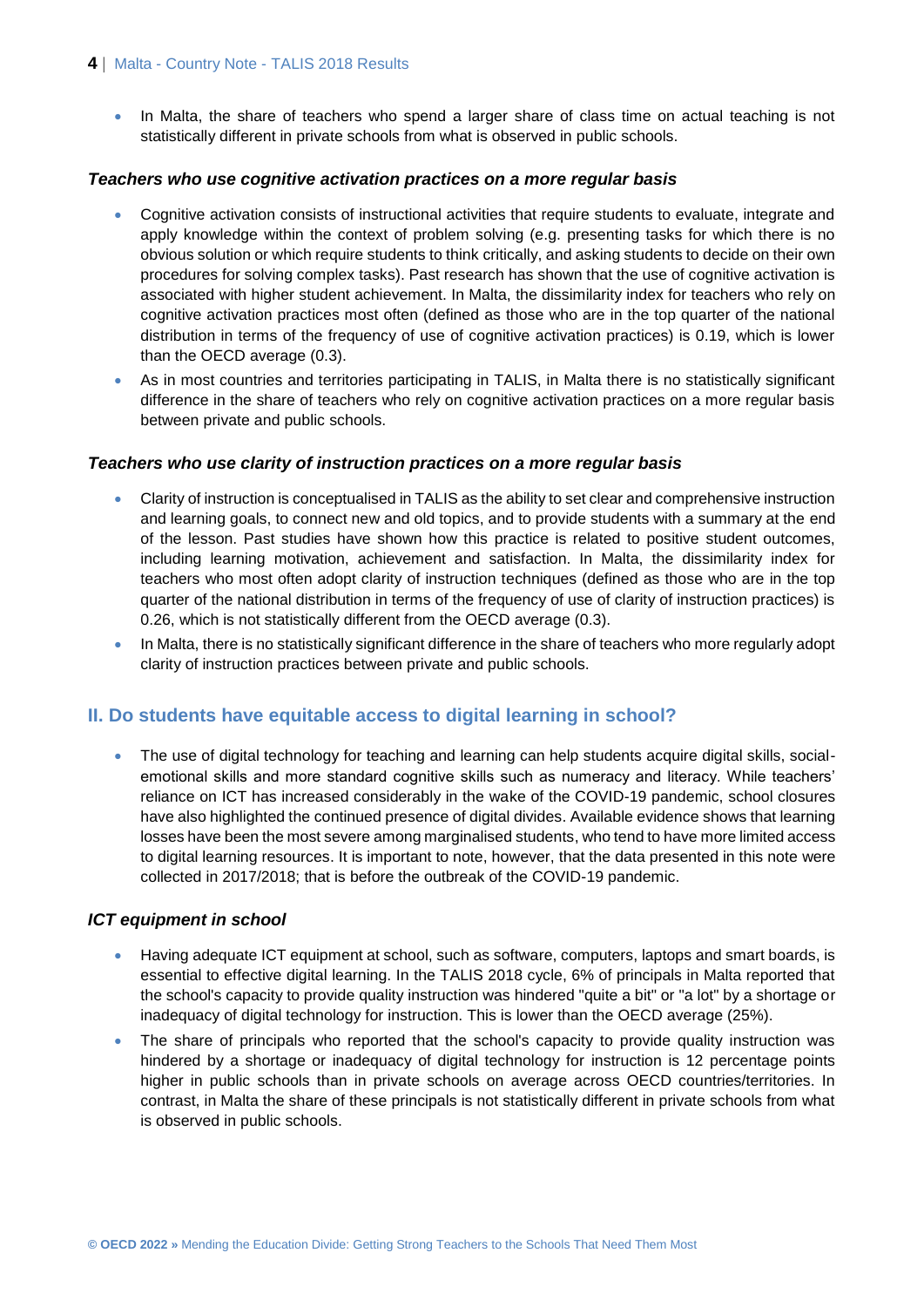#### *Teachers with high self-efficacy in ICT use*

- Having access to technology does not improve student learning in itself. Effective integration of technology into teaching and learning requires teachers who are well trained and able to use digital tools for instruction. In the TALIS 2018 cycle, 72% of teachers in Malta reported that they could support student learning through the use of digital technology "quite a bit" or "a lot", which is higher than the OECD average (67%).
- The dissimilarity index for these teachers is 0.16, which is lower than the OECD average (0.31). This means that about one in six teachers with high self-efficacy in ICT use would need to change schools (i.e. moving to schools with a lower share of teachers with high self-efficacy in ICT) in order to ensure an equal presence of these teachers across schools. It is important to note, however, that self-efficacy is context-specific. Therefore, the same teacher may report a different level of self-efficacy in a different school environment.
- According to system-level correlational analysis, disadvantaged students tend to have just as much or more opportunity to learn digital literacy skills (such as detecting if the information read is subjective or biased) in education systems where teachers with high self-efficacy in ICT and teachers who regularly teach using ICT are more evenly distributed across schools.
- The share of teachers with high self-efficacy in the use of digital technology for instruction tends to be higher in private schools than in public schools in almost a quarter of the countries and territories participating in TALIS. In Malta, the share of these teachers is not statistically different in private schools from what is observed in public schools.

#### **Figure 3. Allocation of teachers with high self-efficacy in ICT use**



Results based on responses of lower secondary teachers and principals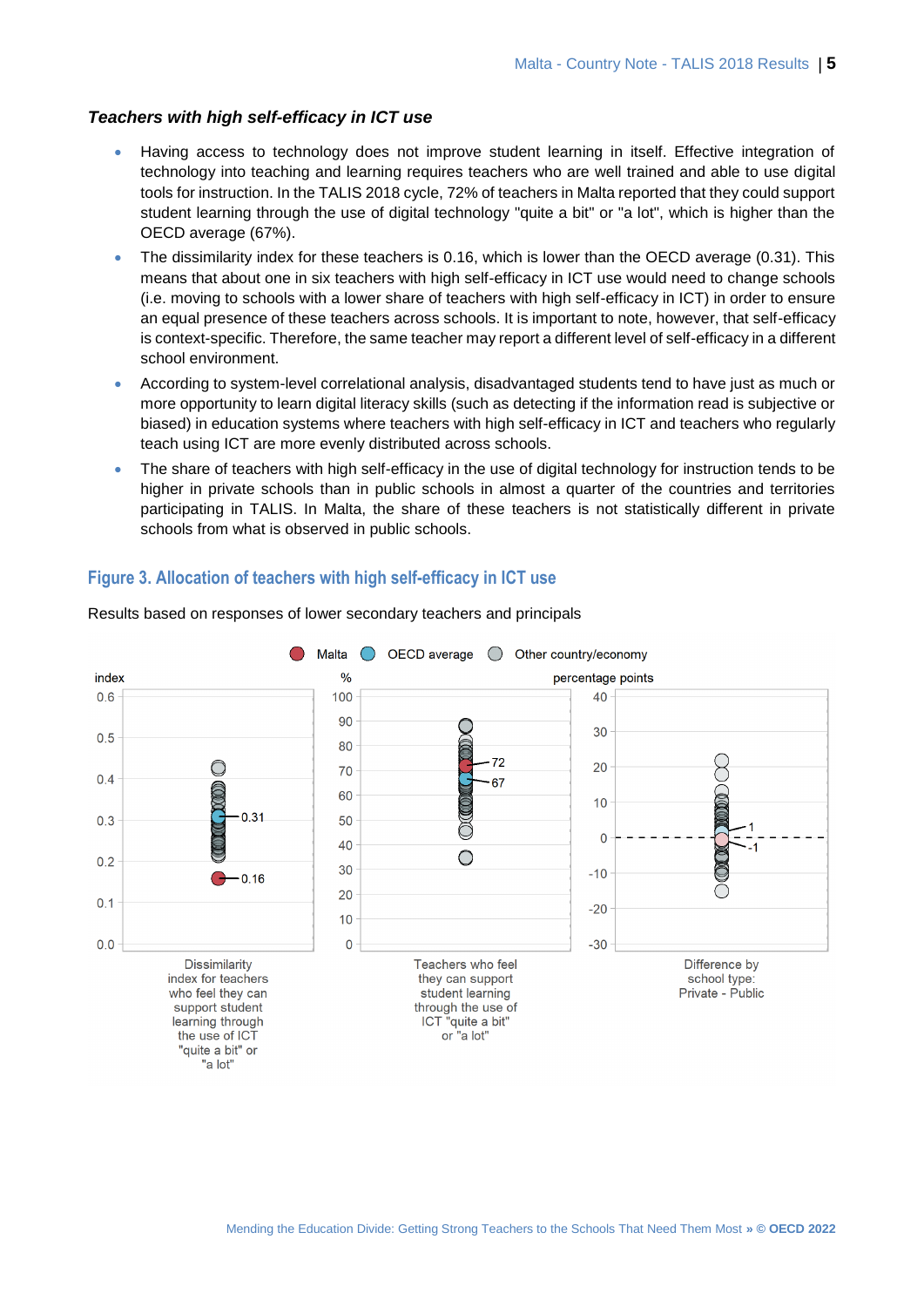Notes: Only countries and territories with available data are shown. The dissimilarity index measures if the allocation of teachers with a given characteristic in a country's schools resembles the overall teacher population of the country and it ranges from 0 (i.e. the allocation of teachers in schools resembles perfectly the teacher population of the country) to 1 (i.e. teachers with a certain characteristic are concentrated in a single school). Differences across school types that are not statistically significant are highlighted with lighter colours. Source: OECD, TALIS 2018 Database, Table 3.12.

#### *Teachers who use ICT for teaching on a regular basis*

- Past research has highlighted a positive relationship between teachers' perceived self-efficacy in ICT and their use of digital technology in the classroom. Although the literature also shows that ICT use at school does not automatically lead to better student outcomes – both too limited and overly excessive use of ICT can be associated with lower student achievement – teachers' and students' ability to make the most of ICT is reinforced by regular and judicious use of digital technology in the classroom. In the TALIS 2018 cycle, 48% of teachers in Malta reported "frequently" or "always" letting students use ICT for projects or class work, which is lower than the OECD average (53%). The dissimilarity index for these teachers is 0.19, which is lower than the OECD average (0.32).
- In Malta, the share of teachers who "frequently" or "always" let students use ICT for projects or class work is seven percentage points higher in private schools (53%) than in public schools (46%).

#### **Figure 4. Allocation of teachers who regularly use ICT for teaching**



Results based on responses of lower secondary teachers and principals

Notes: Only countries and territories with available data are shown. The dissimilarity index measures if the allocation of teachers with a given characteristic in a country's schools resembles the overall teacher population of the country and it ranges from 0 (i.e. the allocation of teachers in schools resembles perfectly the teacher population of the country) to 1 (i.e. teachers with a certain characteristic are concentrated in a single school). Differences across school types that are not statistically significant are highlighted with lighter colours. Source: OECD, TALIS 2018 Database, Table 3.15.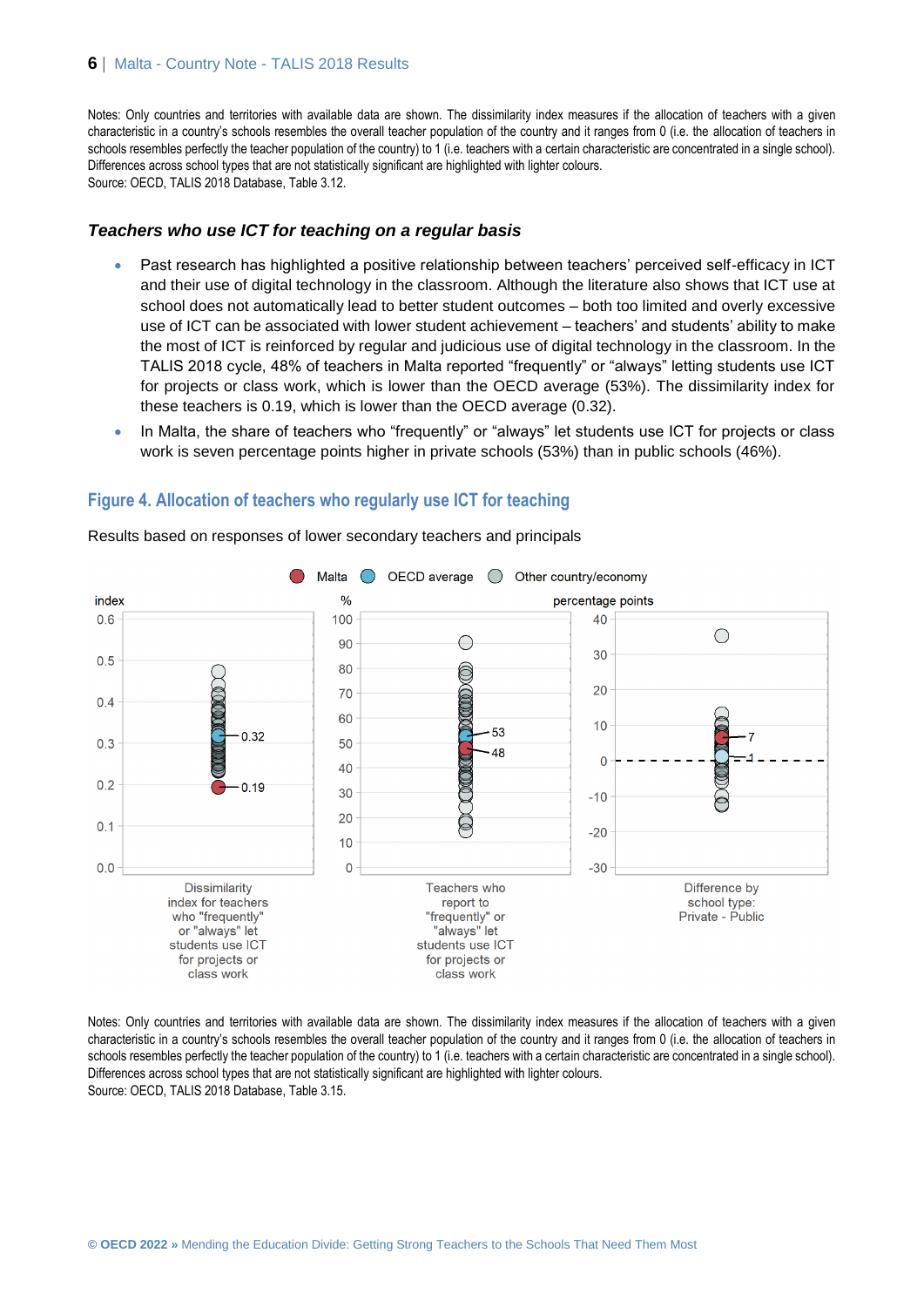#### **Key features of TALIS 2018**

TALIS uses questionnaires administered to teachers and their school principals to gather data. Its main goal is to generate internationally comparable information relevant to developing and implementing policies focused on school leaders, teachers and teaching, with an emphasis on those aspects that affect student learning. It gives a voice to teachers and school leaders, allowing them to provide input into educational policy analysis and development in key areas.

- The international target population for TALIS is composed of lower secondary teachers and their school leaders in mainstream public and private schools. TALIS 2018 offered three additional options: 15 countries and territories also surveyed teachers and school leaders in their primary schools (ISCED level 1), 11 countries and territories did so in their upper secondary schools (ISCED level 3) and 9 countries and territories, including Malta, conducted the survey in schools that participated in the 2018 OECD Programme for International Student Assessment (PISA).
- Building on literature identifying the characteristics and practices of teaching that boost student achievement, the report *Mending the Education Divide: Getting Strong Teachers to the Schools That Need Them Most*, published on 14 March 2022, shows how teachers with different characteristics and practices tend to concentrate in different schools, and how much access students with different socioeconomic backgrounds have to strong teachers. It points out the aspects of different educational systems that influence how teachers are allocated to schools. The report also discusses the consequences that inequitable teacher allocation systems have on students' educational outcomes.
- The dissimilarity index captures to what extent the distribution of teachers belonging to different groups departs from what would be observed if teachers were allocated across schools in a perfectly random way. This index (commonly used as a measure of segregation) is related to the proportions of teachers of either one of two groups that have to be displaced in order to achieve a perfectly even distribution, i.e. a situation where the shares of teachers of different types in each school equal the shares observed in the overall population. The dissimilarity index can identify the teacher characteristics and practices along which teachers tend to sort across schools and highlight overall imbalances in teacher allocation. Randomly assigning teachers to schools, however, may not help in addressing concerns related to equity.
- All results presented in this country note can be found in the report *Mending the Education Divide: Getting Strong Teachers to the Schools That Need Them Most*. The sources of the data for Section I are: Tables 2.3, 2.5, 2.6, 2.8, 2.10, 2.12 and 4.1; for Section II are: Tables 3.3, 3.4, 3.12, 3.15 and 4.2.
- Estimates for differences across school types may be missing for various reasons: the question referring to the school type was not administered; there are too few or no observations to provide reliable estimates and/or to ensure the confidentiality of respondents; or the data referring to the school type were withdrawn or were not collected at the request of the country concerned.
- The production of the country notes has been automatised in R software following syntaxes developed by Markus Schwabe.

This work is published under the responsibility of the Secretary-General of the OECD. The opinions expressed and arguments employed herein do not necessarily reflect the official views of OECD member countries.

This document, as well as any data and any map included herein, are without prejudice to the status of or sovereignty over any territory, to the delimitation of international frontiers and boundaries and to the name of any territory, city or area.

#### **References**

OECD (2022), *Mending the Education Divide: Getting Strong Teachers to the Schools That Need Them Most*, TALIS, OECD Publishing, Paris, https://doi.org/10.1787/92b75874-en.

#### For more information on TALIS 2018 visi[t http://www.oecd.org/education/talis/](http://www.oecd.org/education/talis/)

Data can be found also on line by following the **StatLinks**  $\frac{1}{\sqrt{2}}$  under the tables and charts in the publication. **Explore, compare and visualise more data and analysis using:** [http://gpseducation.oecd.org/.](http://gpseducation.oecd.org/)